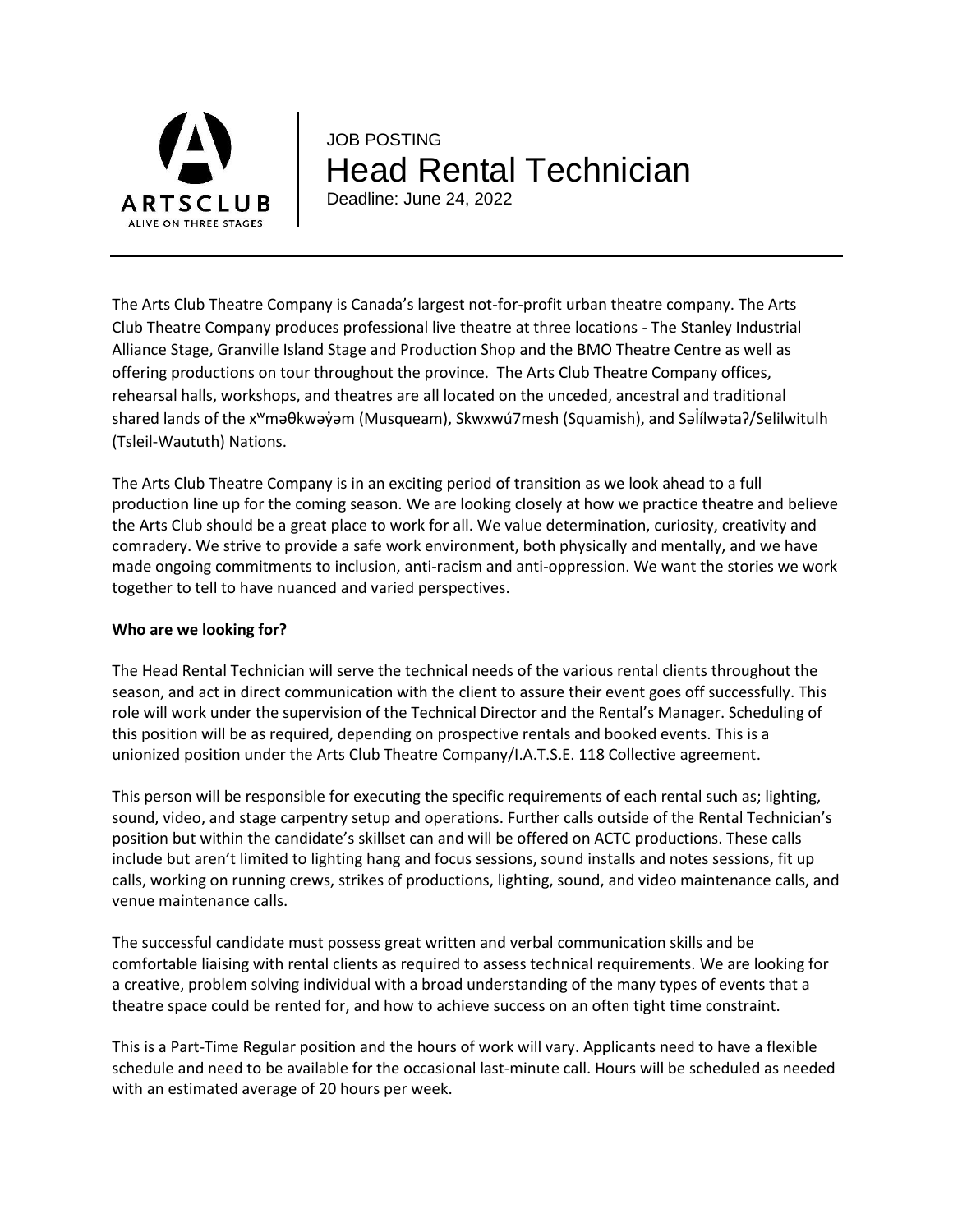#### **What is the job?**

- Meet with prospective rental clients to assess their technical needs and assist the technical director in scheduling time and crew needs for prospective rentals.
- Be at each rental event, handling all of the technical needs including:
	- o Lighting programming and operation with ETC Ion console
	- o Ability to focus and adjust lighting rig to the needs of the show
	- o Sound and Video playback and programming through Qlab
	- o Operation of live sound elements, such as microphones.
	- o Safe operation of fly systems, and understanding of theatrical rigging
	- o Supervise install of scenic elements as are brought in by clients.
- Assist with the maintenance and care of our venues and equipment

## **What are the required skills and qualifications?**

- Minimum of two (2) years experience working as a professional technical theatre
- Experience working in a Fly House and the ability to work at heights and climb ladders
- Experienced in programming and running sound control for both live mix and prerecorded sound (Q-Lab)
- Experience with sound recording and video projection
- Experience with IP-based transmission protocols for Sound, Lights and Video
- LPEC certificate required, Limited Entertainment (LE) or (FE) Certificate is desired but not required
- Class 5 Drivers License is preferred
- Candidates with experience working with Windows and Apple computer operating systems and computer networking will be given preference
- Ability to lift heavy objects safely

# **What are the conditions and renumeration?**

- Work is scheduled based on the needs of the rentals flexibility will be required. Hours will fluctuate specific to rentals, however, hours can be supplemented through work on our productions.
- Work will occur on evenings and weekends
- Will be working out of all 3 of our venues
- Hourly rate is set by IATSE Collective Agreement (Sept 21-22: \$29.19/hr)
- Option to be included in IATSE RRSP Matching Program
- Comprehensive Benefits Package through IATSE Local 118